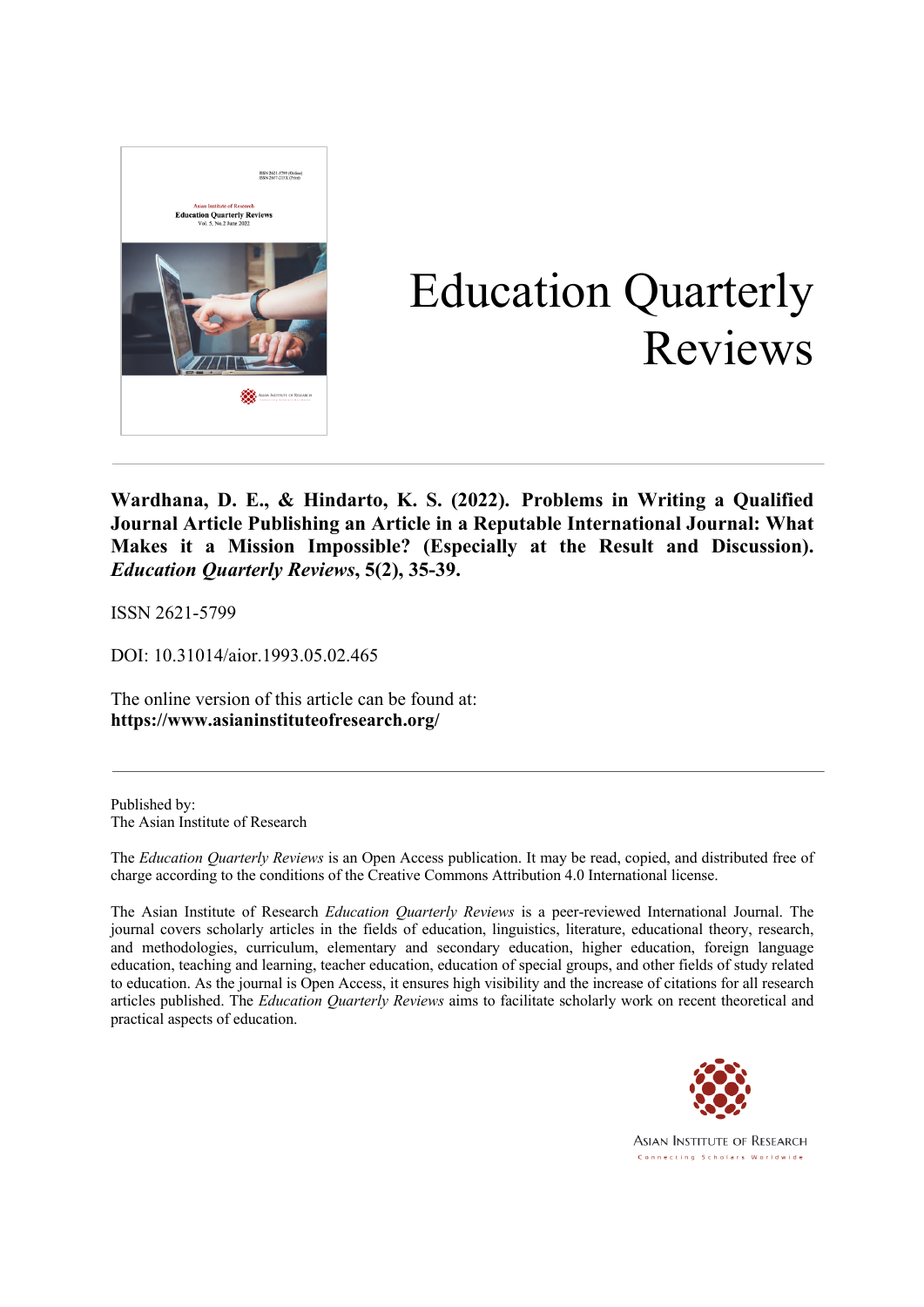

# Problems in Writing a Qualified Journal Article Publishing an Article in a Reputable International Journal: What Makes it a Mission Impossible? (Especially at the Result and Discussion)

# Dian Eka Chandra Wardhana<sup>1</sup>, Kanang Setyo Hindarto<sup>1</sup>

<sup>1</sup> Graduate School of Indonesian Language Education Department, Faculty of Teachers Training and Education, University of Bengkulu, Bengkulu, Indonesia. Email: dec.wardhana@unib.ac.id

<sup>2</sup> Bengkulu University Faculty of Agriculture. Email: kanangsetyo@unib.ac.id

### **Abstract**

In developing countries, the quality of the publication in reputable international journals is continuously being improved. However, many writers struggle to be able to write a qualified article for such journal. Based on the observation and interview, it was found out that though the writers already knew about the rhetorical structures in the finding and discussion section, still their articles were not considered eligible to be published. The objective of this paper was to discuss the problems faced by writers in writing an article to be published in a reputable international journal. The data was gathered using a questionnaire given to students studying in the graduate school in University of Bengkulu majoring in Language Education. The findings reveal that the writing problems are related to the four aspects of behavior suggested by Adnan (2017) : 1) lecturers' behavior in the thesis consultation, 2) behavior aspect outside the learning, 3) cognitive aspect, and 4) psychomotor aspect. A number of recommendations have been made regarding these findings: A continuous and proper training on formal writing genre should be started from middle school. In the university, students should be widely exposed to the scientific articles published in reputable international journals, especially in subjects like Academic Writing and English Language.

**Keywords:** Graduate Students, Reputable International Journal, Writing Problems

### **1. Introduction**

Writing an article for a reputable journal is a challenging task even for graduate students. The Result and Discussion section seem to be the very difficult part to write especially for graduate students of Language Education Department, both English Language Education and Indonesian Language Department in University of Bengkulu. Their articles are often rejected by editors of a journal since they have not met the required standard for academic writing. Arsyad (2014) states that most of students' writing in Discussion section is not in the form of argumentative writing. Moreover, Wardhana (2016) says the articles are often written not in complete Swales' steps; only steps 1, 2, and 5 are applied. Therefore, readers' understanding of the articles may be disrupted. Readers may not be able to find clear and complete information concerning the result of the research, previous research applied and the recommendation for the application of the research result. In other words, the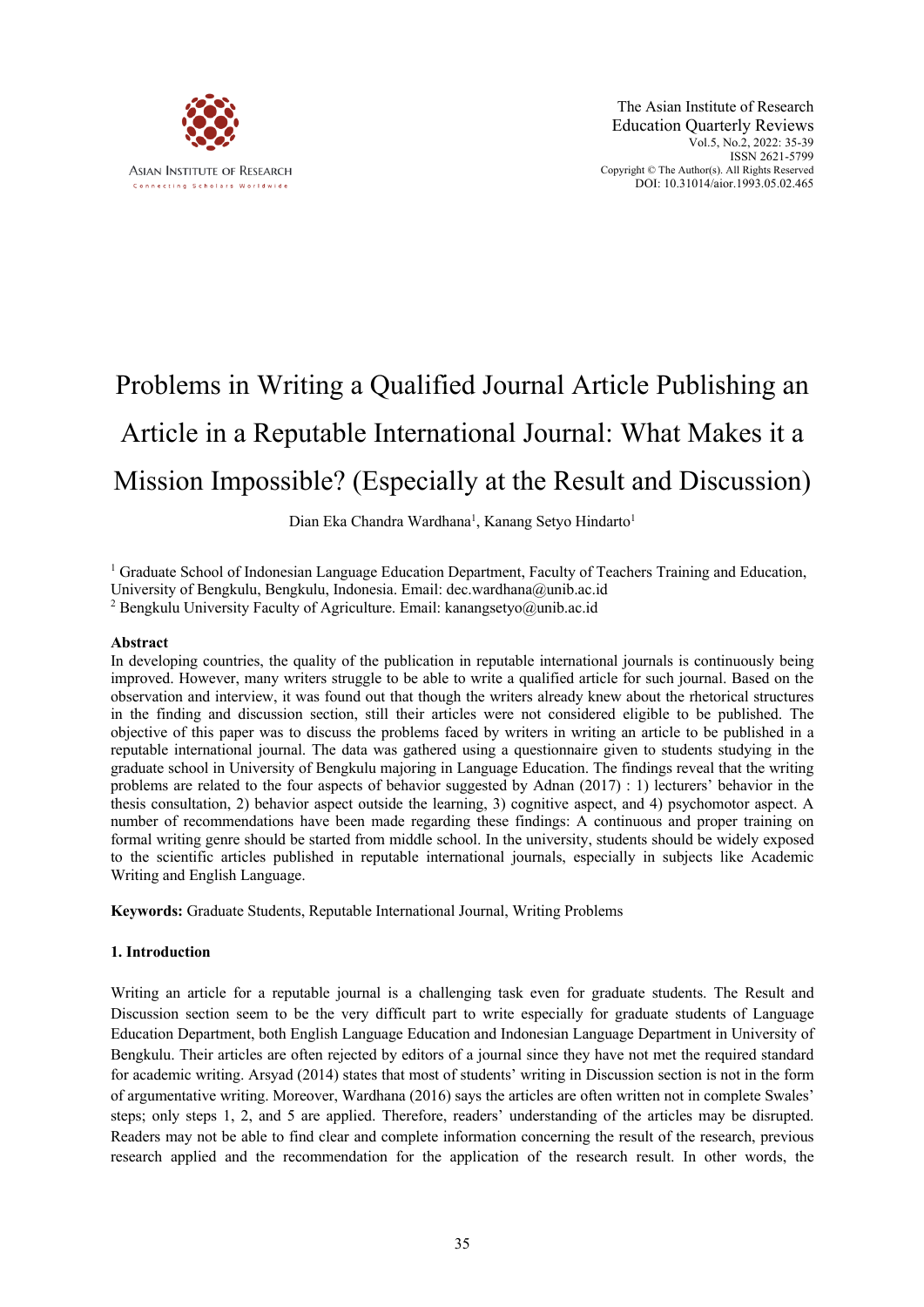information presented by the writer is incomplete (Iqnatius, 1999). In addition, articles written by those graduate students are lack of rhetorical construction of academic writing.

Based on the fact, it is more likely that the quality of education may be affected. 80% of those graduate students of Indonesian Language Department are mostly in-service teachers of elementary and primary school, even some of them are lecturers teaching in private universities in Bengkulu. In addition, it was found out from the tracer study Indonesia (2016) that 50% graduates of this department became teachers of various levels of education all over Indonesia. It is a general understanding that teachers are important element in education. Improving teachers' quality means improving the quality of education as well (Farhani, 2015). One way to improve teachers' quality is to require them to write an article to be published in a journal prior to their thesis exam. It is assumed that if they write their article by employing the right ways in writing an article for journal publication, they will write their thesis draft in a similar way. In order for the students to be able to write a good article, this particular research study attempts to find out and describe problems faced by graduate students of English and Indonesian Department in writing an article to be published in a reputable international journal, specifically in the Result and Discussion section.

The importance of language in acquiring academic writing skills is similar to the area of writing tests (Weigle, 2002). Therefore, the ability to write in Writing Learn Language (WLL) perspective is focused on the examining the rules of writing which are developed in second language learning (L2) competence with the priority of L2 as a part of writing in L2. Meanwhile, the master program in Education field expects its graduate to be junior researchers. Based on this fact, it is a general rule that a researcher should also serve as an author for journal publication reporting the research result he/she has conducted. Hence, it is an urgent need for a researcher to be able to write a qualified article to be published in a reputable journal. When the problems in writing the articles have been identified, the writers may then anticipate them by using the appropriate strategies.

This study was also conducted as a way to support the Vision and Mission of the Faculty of Teacher Training and Education, University of Bengkulu as a world class Faculty (Bengkulu, 2013). One of the first steps to achieve this is to improve the quality of articles written by the academicians. The increase of the citation index of the academicians is also encouraged through the publication of the graduates internationally.

#### **2. Methods**

This is a descriptive qualitative study which describes various problems faced by graduate students of English and Indonesian Language Department, University of Bengkulu in writing an article to be published in an international journal. The study involved six graduate students from English and Indonesian Language Department. Characteristics of the subjects are able to manage and develop research results that are beneficial to society and scientific development, and get national and international.

#### *2.1. Data Collection Technique*

The data was collected by using interview questions which were developed based on four aspects of behavior in writing suggested by Adnan (2017). They are: 1) lecturers' behavior during the thesis consultation, 2) behavior aspect outside the learning, 3) cognitive aspect, and 4) psychomotor aspect. There were 20 questions served as a guide in digging information concerning the problems faced by the respondents. The interview was conducted either directly using the interview questions, or indirectly during the consultation hours. The data was gathered during the teaching and learning process, the consultation hours, and during the discussion with colleagues. The data was then compared to the data gathered from the descriptive and reflective field notes.

#### *2.2. Data Analysis Technique*

Data analysis involved representing the data into descriptive form and counting the data quantitatively to get the pattern of the problems faced by the respondents. This pattern was then validated by comparing it to the respondents' writing and by discussing it with other colleagues.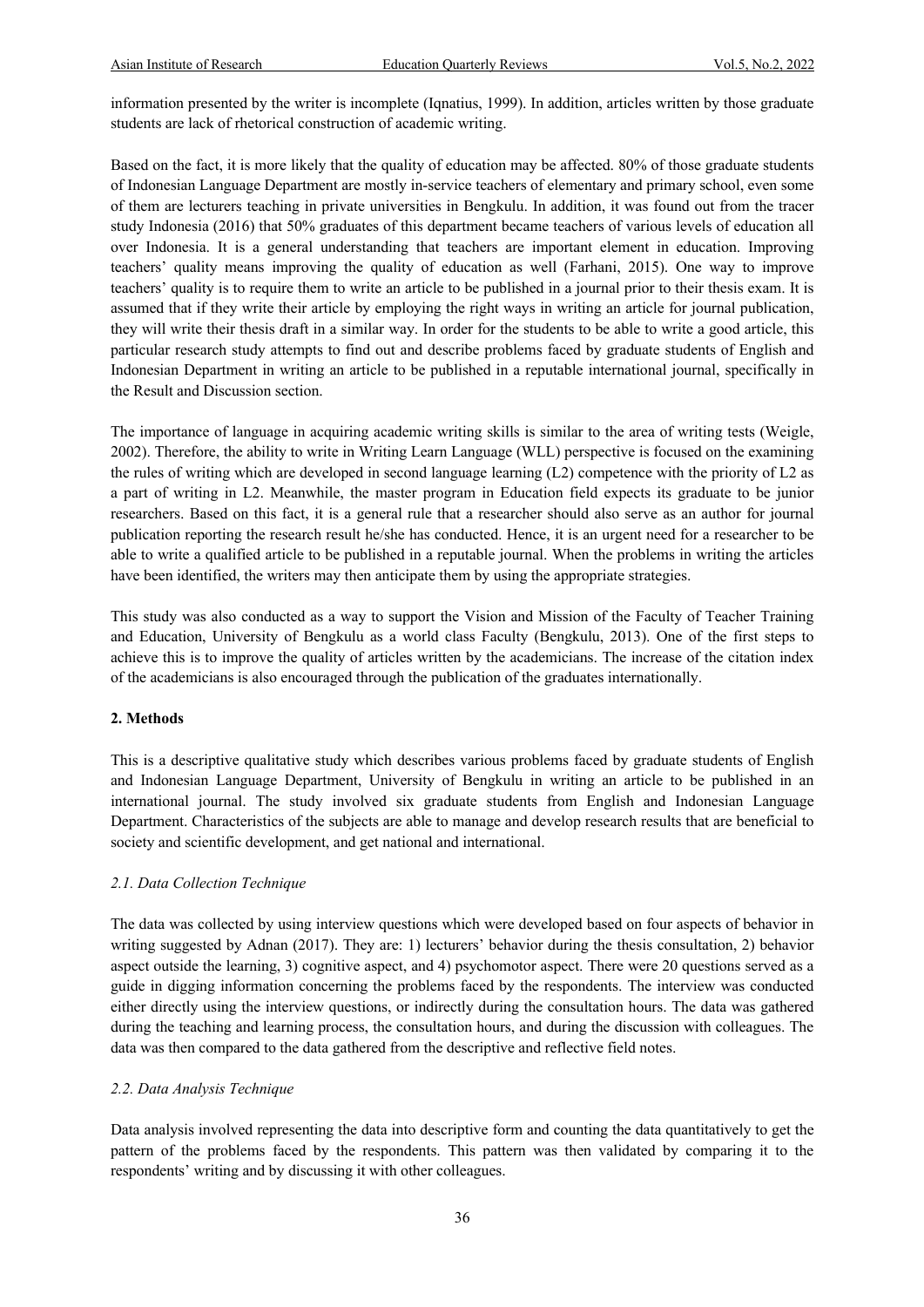### *3. Procedures of the Research*

A participatory and non-participatory interview guide was employed to answer the research question. This study followed these procedures:

- (a) Designing an interview guide as the instrument to find out the problems faced by the students
- (b) Practical and pragmatic try out to the instrument
- (c) Developing the specification of the instrument and specific indicators to formulate the data material
- (d) Validating the pragmatic data of the problems faced by the students
- (e) Validating the instrument using expert validation
- (f) Taking descriptive and reflective notes
- (g) Analyzing the descriptive and reflective notes
- (h) Writing research result

### **4. Results and Discussion**

Results of the study are discussed in four aspects based on the aspects of behavior in writing suggested by Adnan (2017). They are 1) lecturers' behavior in the thesis consultation, 2) behavior aspect outside the learning, 3) cognitive aspect, and 4) psychomotor aspect.

# *4.1. Lecturers' behavior during the thesis consultation*

The thesis consultation activities are divided into two main activities. The first is the activities during the course in Academic Writing (2 credit semester) at English and Indonesian Language Department, and the second is the activities of the writing consultation outside the classroom (through email or one-on-one consultation). Based on the data analysis, it can be said that lecturers' behavior during the consultation affects the students' activities when they are writing an article. Articles being written by the students are 100% taken from their thesis report. Thesis report is one of the requirements to get the master title.

Lecturers' behavior during thesis writing consultation is already good and appreciated, and they act as the supervisor for the article writing as well. The lecturers are those who have been certified and who have experience in writing articles. Averagely, they write two articles in each academic semester; one for a conference proceeding and the other for a journal. However, the experience of the supervisor is not appreciated well by the advisee. There is a tendency for the students to ignore the supervisor notes. They also prefer to copy the style of their former cohort who have been succeeded in publishing their writing in local journals.

During the consultation hours, even on the learning hours, advice form the supervisors are not really well listened by the advisee. This phenomenon applies since the students still depend on the style of writing shown by the the supervisor. Based on the observation, there are still some of the supervisors who do not follow the guidelines in writing articles for an international journal. Therefore, it is a need to build cooperation between the Department Association and the journal editors in order to set the agreement regarding the standard or guidelines for article writing. Another urgent matter which needs to be taken into account is the government intervention, in this case the Ministry of Research, Technology, and Higher Education. The ministry should give more attention to the improvement of the quality of articles. A rule concerning the external reviewer of research should also be considered since one of the output of granted research is the lecturer to publish an article in a journal. It is expected that the more qualified a supervisor is, the more qualified the articles being supervised.

In addition, the system applied in the university does not give wide appreciation to the lecturers who have well supervised their students in writing the article. Another problem is the time limitation. It is of a general understanding that there is only little time in finishing an article as the requirement to graduate. Most students are still allowed to have their exam two days prior to their judicium registration. It means that they have only two days to write their articles. It does not give the lecturers adequate time to supervise the article writing. As the result, the supervisors will sign the approval of the article without thoroughly reading or checking the draft of the article.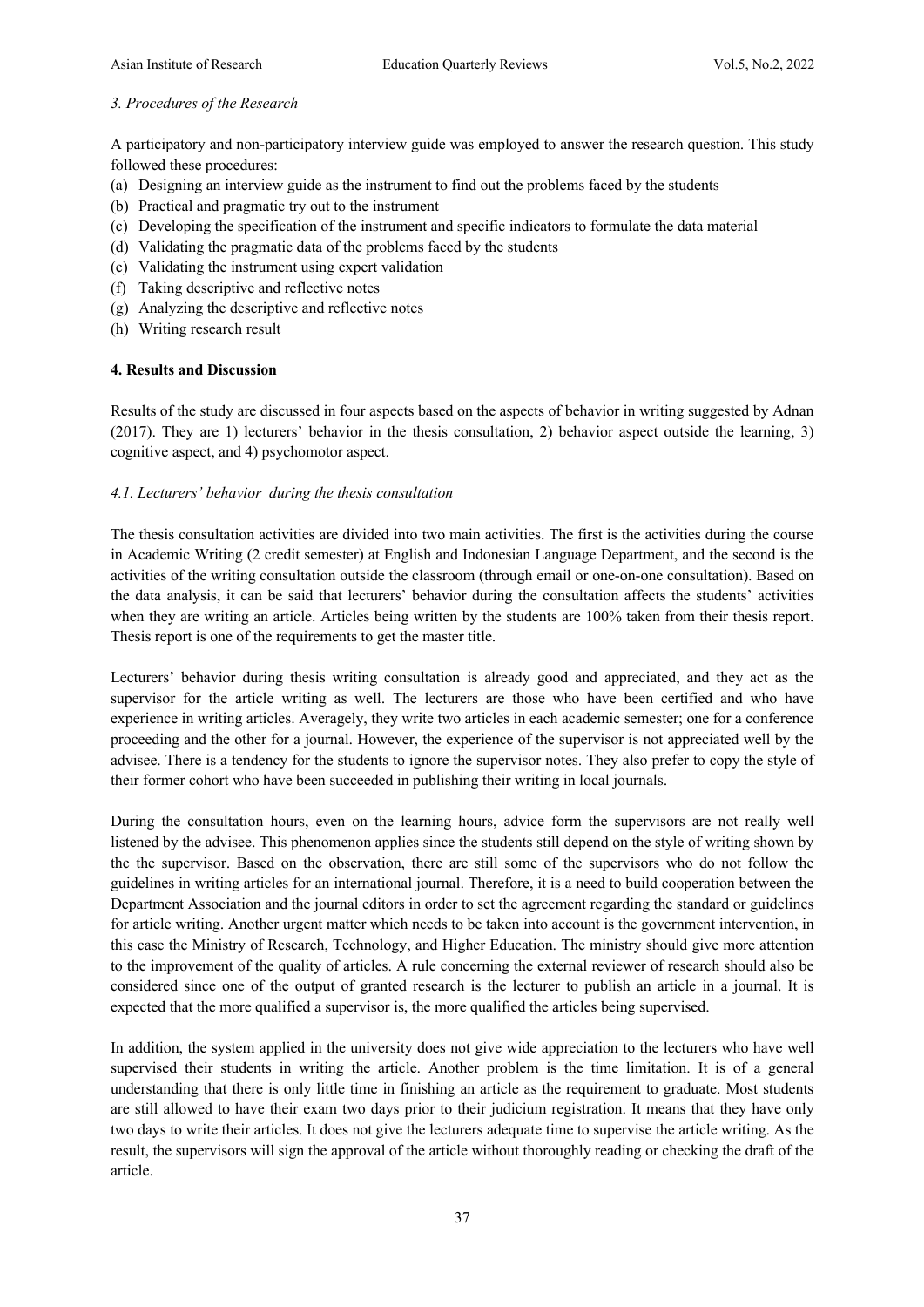Based on the discussion with the lecturers, it can be said that the lecturers act as supervisors are exhausted in checking sentence by sentence on the students' article. It happens because the students only copy and paste the sentences directly from their thesis report. They seem to be unaware of the theories and rules in writing an article (JJ Eko, 2017). They could not be care less in revising their articles and providing non-academic reasons for why they do not do so.

# *4.2. Behavior aspect outside the learning*

This aspect should be followed up with a system applicable in the faculty and in the university. The data about problems faced by the graduate students of English and Indonesian Department create a certain pattern. The pattern means that the students face quite similar problems. The description gathered from the observation and interview shows that both the surrounding environment at campus and at work is not conducive yet. It means that they do not have 'the power' to write and to publish their article since they are doing it merely for the fulfillment of the graduation requirements. Meanwhile at work, they write an article just for their need to be promoted. Publication has not been oriented to the real meaning of a publication.

# *4.3. Cognitive Aspect*

This aspect very dominantly affects the students' skill in writing since writing is the most difficult skill to be acquired by most of the students. Students are more likely to be affected to express themselves orally. Therefore, when they are required to represent their ideas in written form, there is a tendency that they use the oral version of texts into the written form. Based on the data analysis, all subjects of this research have good cognitive competence or good IQ. However, this cognitive competence is not getting higher, if not to say degrading, since the academic atmosphere does not fully encourage it. Another data to support the cognitive aspect is the data from their Aptitude Test which shows that the students have good aptitude.

From the data gathered during the learning process in the Academic Writing class, which is designed institutionally to provide students with the ability to write academic articles, shows that students are able to follow the class activities satisfyingly and understand the materials well. Even they are equipped with the material from the (Swales, 1990) book and (Arsyad, 2001). However, the students are failed to produce acceptable research reports and the discussion was not written completely as well.

### *4.4. Psycomotoric and affective aspect*

Psychomotor aspect and subjects' behavior in writing an article become dominantly represented on the article written by the subjects. There is an assumption that it is affected by the local and national culture which results into local and national wisdom. This aspect refers to the oral habit or culture which is rooted in the subjects themselves.

Based on the result of data analysis, this aspect inhibits the subjects' ability to read and write research-based articles, either in English or in Indonesian language. It is a need to change the oral habit into a writing habit in order to be able to share ideas and research report nationally and even internationally. Subjects' oral habit also discourages themselves to achieve the wide chance of being able to publish an article. Meanwhile, to be able to publish the article, Indonesian research should master the academic writing skill and be able to transform the rhetorical structure of Indonesian language into rhetorical structure of English language.

The habit of writing argumentative articles with expected academic indicators should be encouraged since the students write their final report or research report. Lecturers' supervision and good academic atmosphere are also needed in order to achieve the expectation. In order the lecturers to be able to supervise the students, a wide opportunities and good competency in writing qualified articles are needed as well. The same thing is done by Latief (2014).